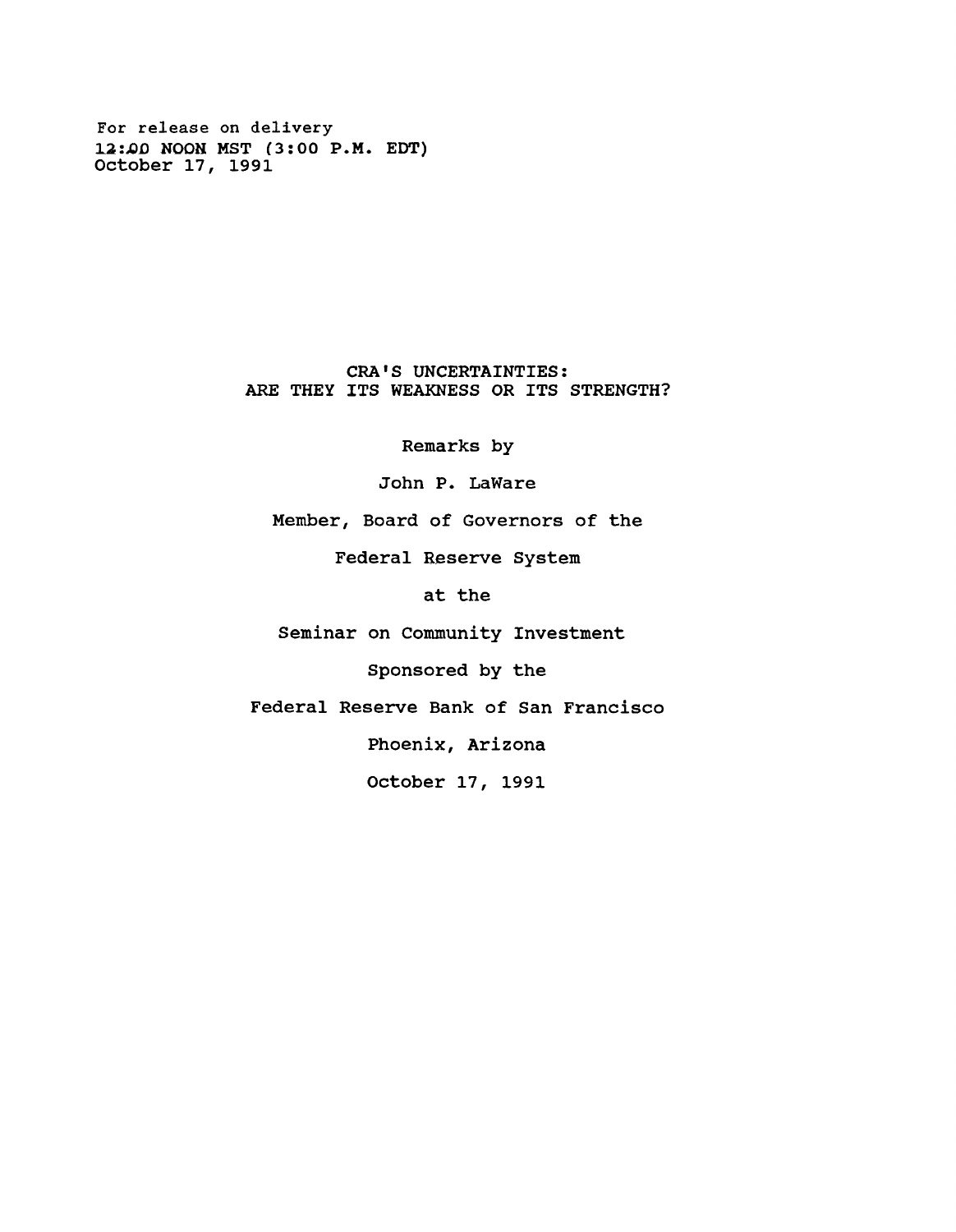**The Community Reinvestment Act continues to be the source of considerable "heat" and the focus of a number of controversies. The banking community sees itself beset by a law it views as unnecessary, vague, and difficult to comply with. Community and consumer groups often view the act as one with few teeth and see the dentists — meaning "the supervisory agencies" — as afraid to use their drills. Regulators are caught in the middle. And, of course, on Capitol Hill there are an increasing number of proposals to "fix" the CRA.**

**In part, many of the controversies surrounding CRA are due to its lack of specificity. It doesn't tell bankers what they must do to comply. It doesn't define good CRA performance. It doesn't tell anyone — bankers, the community, or the regulators — how much is enough.**

**Today, I want to address the origins and substance of some of the current controversies surrounding CRA. To understand some of the current controversies, I want to look at the current CRA environment.**

**Second and more important, I want to try to address head-on some of the key issues generated by this environment and share some thoughts on what can be done about them.**

**To a large extent, many of the controversies surrounding CRA are a direct result of the changing environment.**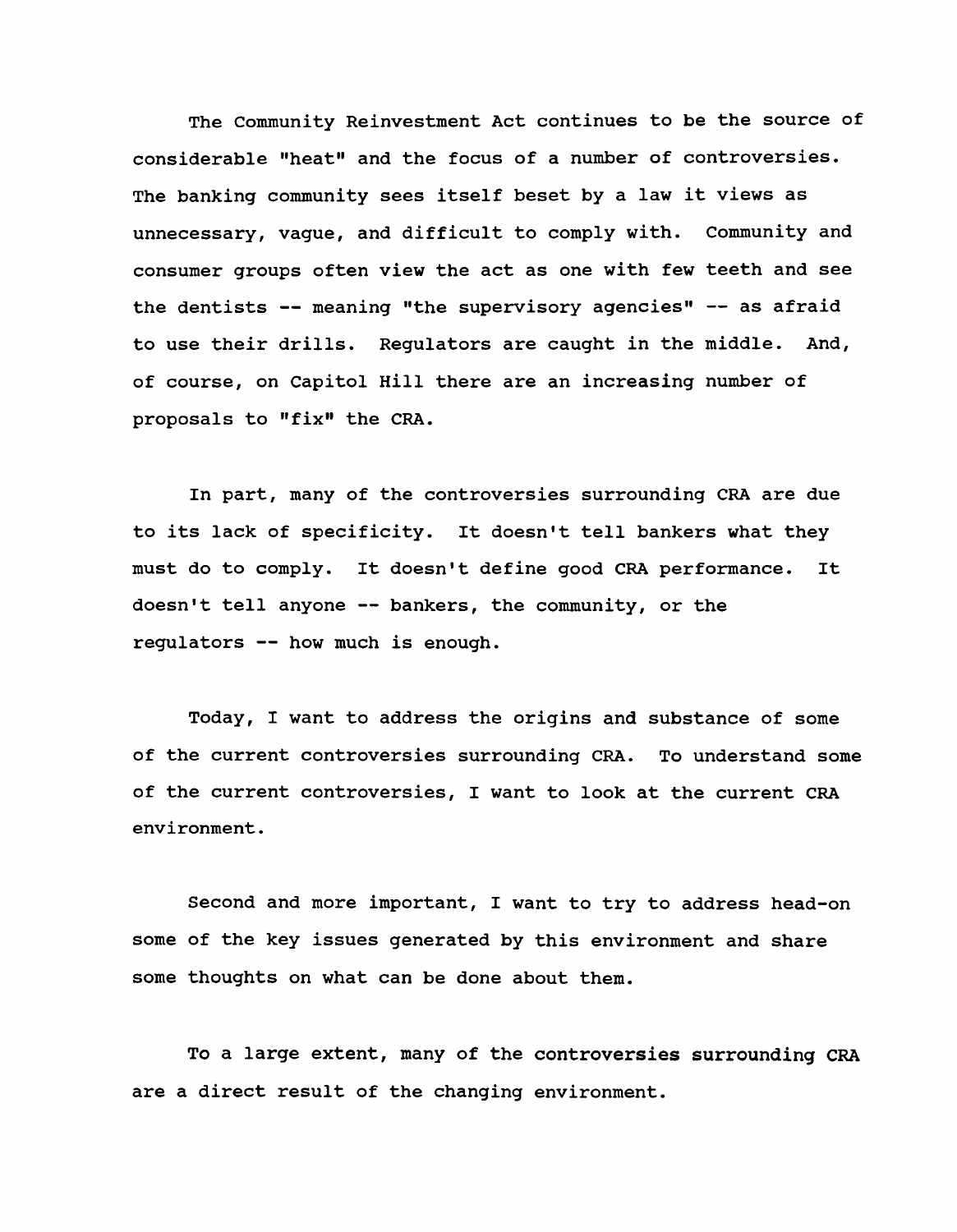**There is a much brighter spotlight on CRA than in the past. Why? It's probably a combination of things.**

**First, public awareness about CRA continues to grow.**

**Congressional interest in CRA has grown dramatically over the past few years. Congress has re-educated itself (with the help of consumer and community groups) on what was amended as part of FIRREA — and a number of new CRA amendments are currently on the table.**

**Public disclosure of CRA evaluations, which began last year, has focused greater attention on CRA. More than ever CRA performance is being discussed in the press and media and has gained the attention of state and local public officials.**

**In addition to consumer and community organizations, who were the primary supporters and users of CRA during its first decade, a growing number of other groups have taken direct interest in the CRA performance of financial institutions.**

**For example: State and local governments, seeking focused private sector financing to replace reduced federal support, have looked to financial institutions as sources. With their CRA obligations and local presence, banks have become natural targets of efforts to develop public/private partnerships.**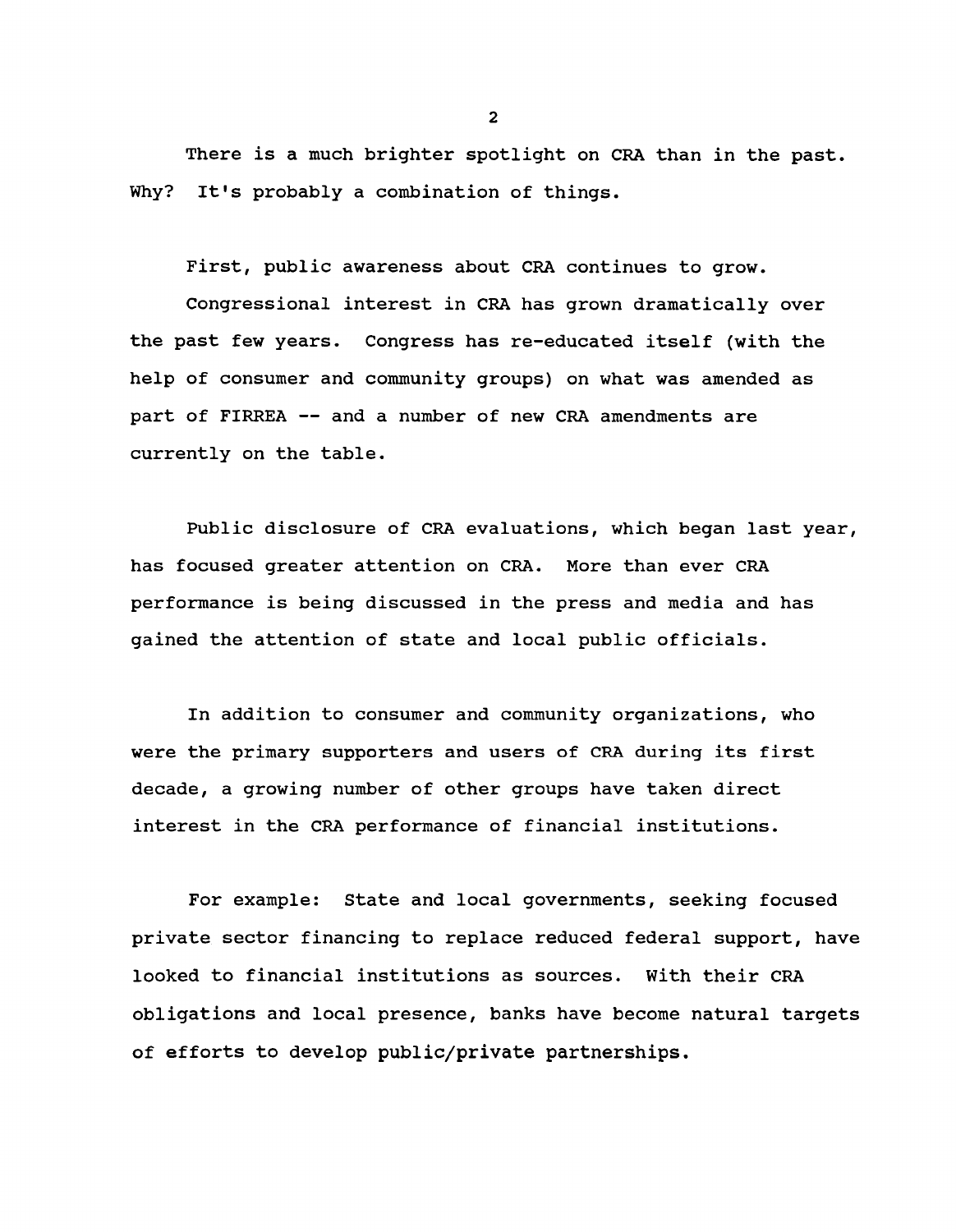**The National League of Cities has developed a CRA guidebook for its members and held a number of CRA seminars around the country for local officials. And, a number of cities and states have passed local versions of the CRA or "linked deposit" laws which require deposits of public funds only in institutions with "satisfactory" or better CRA records.**

**At the federal level, HUD, SBA, and other agencies have been studying CRA and have expressed interest in developing programs around it.**

**In addition, virtually every group or association with a national constituency focused on housing and community development has demonstrated some interest in CRA over the last few years.**

**Finally, elected officials, trade unions, church groups, and traditional civil rights groups (such as the NAACP) have become active in CRA protests.**

**In addition to the increased public awareness, CRA has become increasingly important to the management of financial institutions. The brighter spotlight on CRA is shining internally in the offices of CEO's and in board rooms as well as on lending officers and compliance officers.**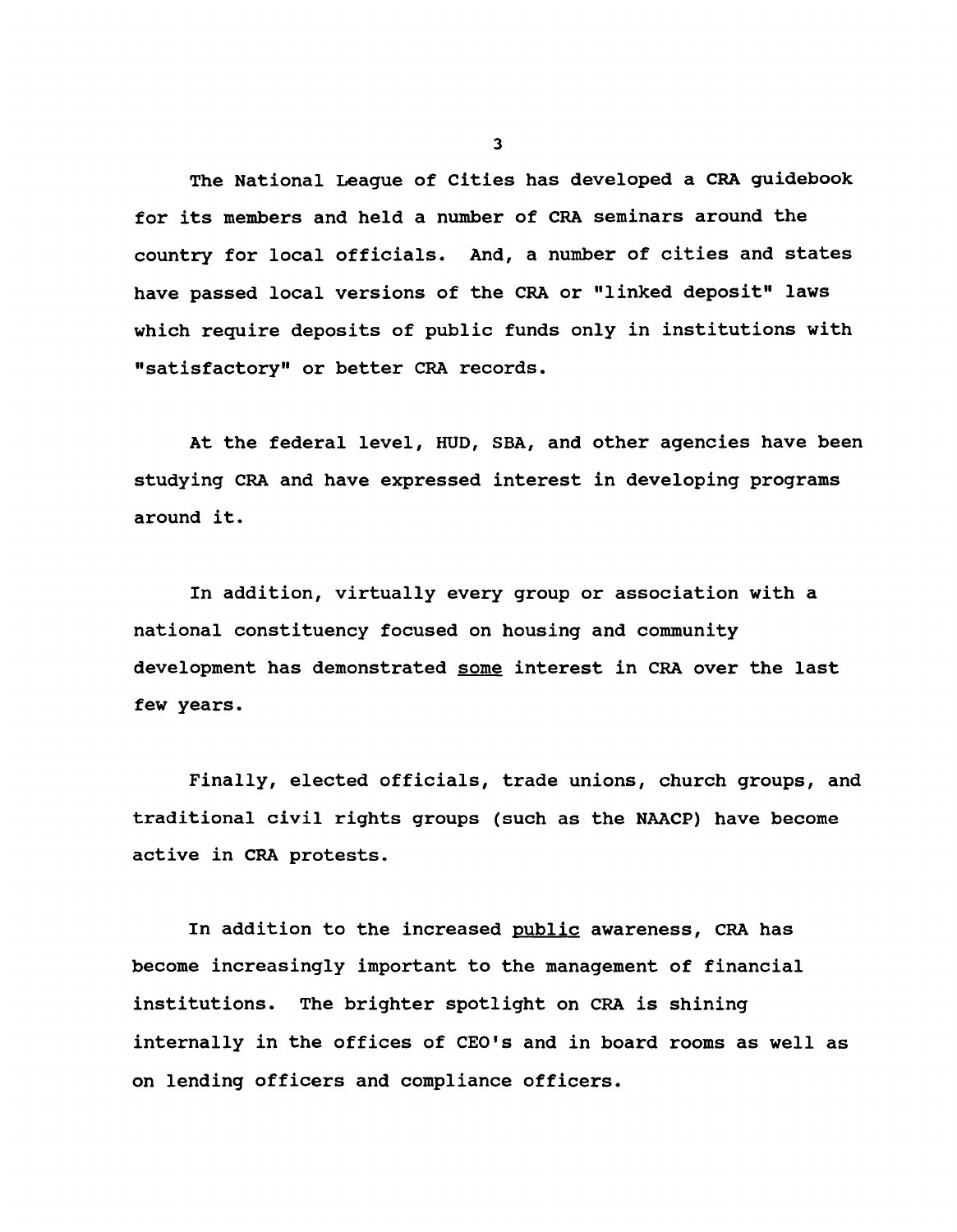**They are now recognizing that in an era of growing competition, CRA performance may be an important criterion in evaluating an institutions' willingness to adjust to a new banking environment, especially those created by mergers and interstate banking.**

**A growing number of bankers are seeing that CRA is part and parcel of good business practices that help banks compete — like staying in touch with a bank's market, identifying community credit needs, and developing products to help meet those needs. These are just good business practices and they generate profitable business.**

**Bankers are also recognizing that in competing for customers it is necessary to meet local credit needs. Public disclosure has made many bank customers increasingly sensitive to how well local institutions are serving their communities.**

**Another factor is the trend toward consolidation of the industry, including the new "mega-mergers." These continue to turn bank management's attention to CRA. Bankers and even more bank analysts now recognize that in merger and acquisition situations there may be real costs associated with cleaning up deficient CRA records both before and after consummation of mergers and acquisitions.**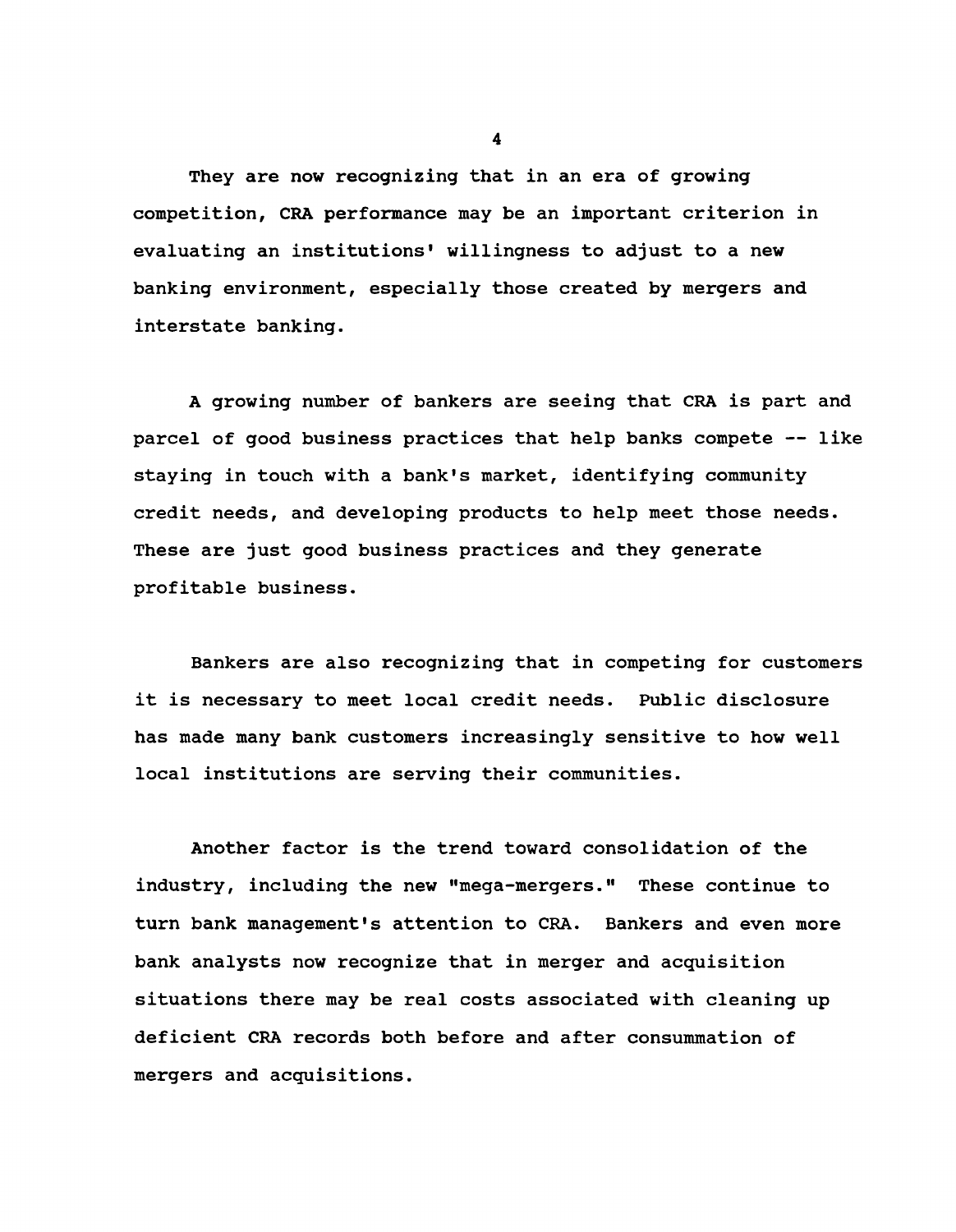**Given all of this confusion, how well is CRA working? The answer to this question is that it depends on where you sit. Since I currently sit on the regulatory side, let me share that view with you.**

**The Federal Reserve assessment of how well CRA is working is, over all, a positive one. Certainly the brighter spotlight on CRA has affected performance for the better.**

**But, first, the "macro" view. Although I am not an economist, as you know, I've sort of been hanging around with quite a few economists lately and have picked up a few good terms. Based on the intent of the law and the sum of our evaluations over the past year, our macro view is this:**

**For financial institutions in general, we have seen a noticeable increase in the quality of their CRA performance; the regulatory agencies have noticed, over all, a much more positive approach to the community outreach and program development activities related to CRA.**

**Across the country, banks are entering a growing number of housing community and economic development partnerships to meet community credit needs. Many of them are highly innovative. Whether they involve community development corporations, loan consortia or participation in new state and local government**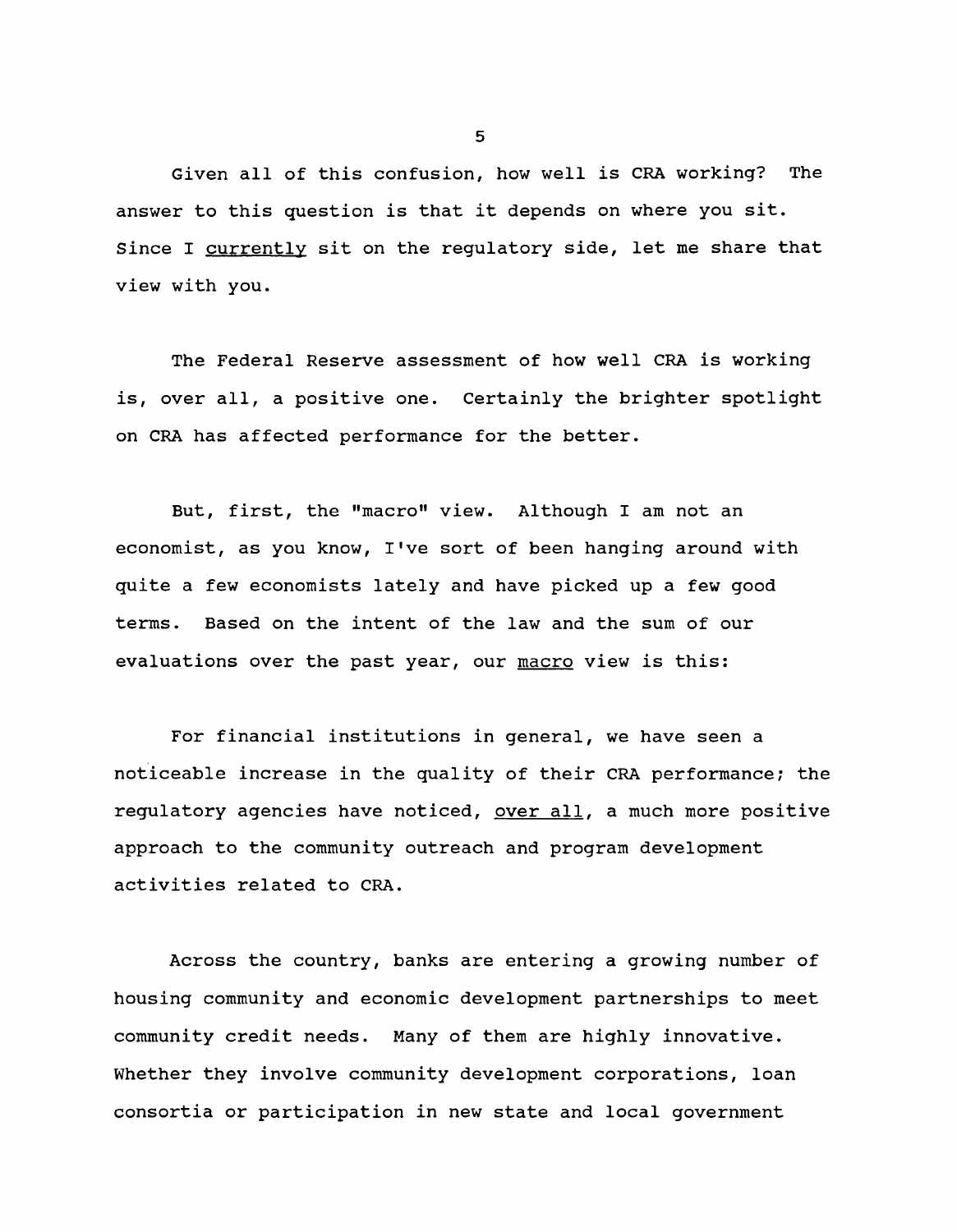**programs and innovative secondary market approaches, the level of creativity and activity is, in many cases, impressive.**

**And senior bank management, over all, appears to be playing a larger role in ensuring that their institutions maintain outreach and marketing programs, designed to reach their entire communities.**

**We believe these efforts are reflected in the distribution of CRA ratings for examinations completed over the past year. As of September 17, 1991, the Federal Reserve System has completed 694 CRA evaluations and 11 percent were rated "outstanding," 80 percent "satisfactory," 8 percent "needs to improve," and 1 percent, "substantial noncompliance."**

**For regulators, the first year of public disclosure has gone smoothly. Much of the initial anxiety for bankers and regulators has dissipated. The new public CRA evaluation system appears to be working well, and we are determined to make the quality of evaluations uniform across all of the supervisory agencies. The agencies constantly update their training of examiners who conduct CRA assessments and continue to review together the results and trends.**

**Next week, in fact, the Federal Reserve System will be conducting another week-long training course, exclusively on CRA,**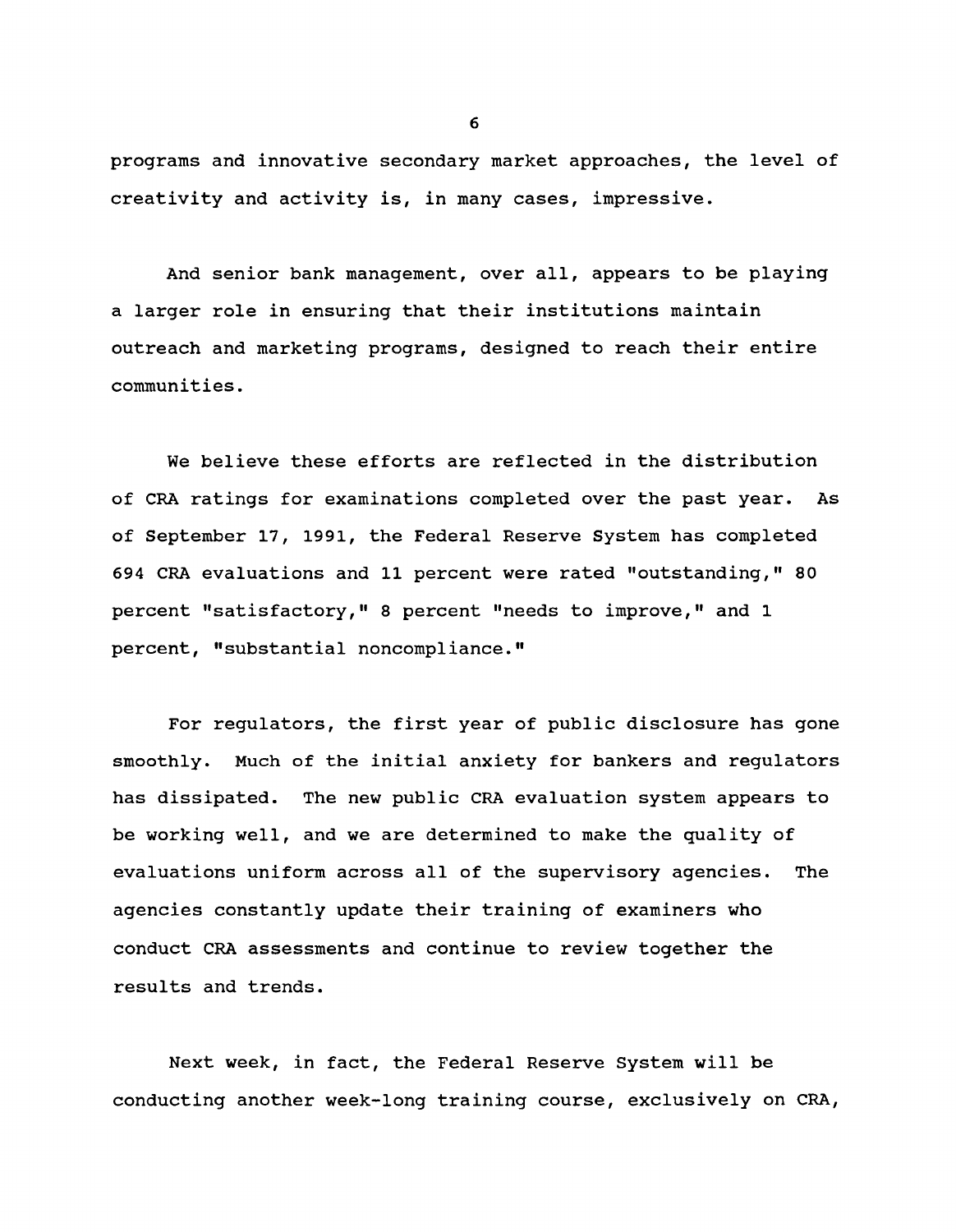**for some of our newer examiners. Over the last three years, virtually all of our consumer compliance examiners have taken this course. That is in addition to their regular training in compliance, which, of course, covers CRA.**

**But, if we see highly positive trends on the macro side, the micro view still reveals some problems. The grades alone tell you that a small percentage of institutions continue to have problems meeting their CRA obligations.**

**While things have certainly improved over the past few years, there continue to be a number of issues, uncertainties, and controversies about CRA. I want to spend some time addressing some of them directly.**

**Bankers and community groups frequently charge that the agencies appear more interested in institutions' appropriate CRA procedures and documentation than real lending programs in their communities. We are said to favor process over product, paperwork over loans.**

**This is a misconception. And it may be that we, the regulators, are to blame for it. In response to the clamor by bankers and others for more guidance on what was required regarding CRA performance, we issued in 1989 the Joint Policy Statement of the Federal Financial Supervisory Agencies Regarding**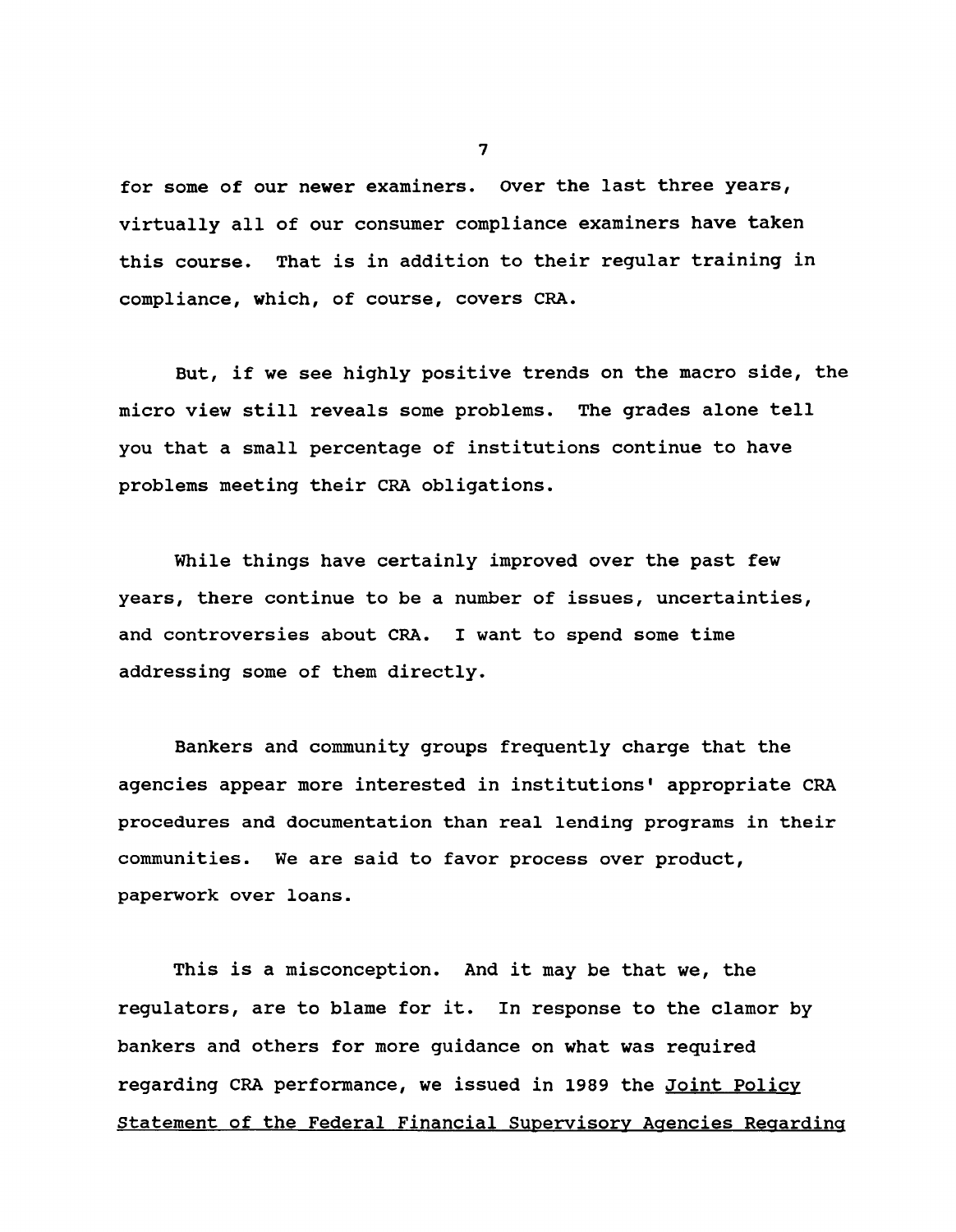**the Community Reinvestment Act. This policy statement does stress process. The major reason is that the agencies simply cannot issue clear guidelines on the specific number, types, and dollar amounts of loans that are expected. That would constitute credit allocation, an issue which I will touch on later.**

**Let me say, however, that in conducting CRA examinations we do not focus on process to the exclusion of lending. Both remain important, and one without the other will not suffice.**

**An effective CRA program is in a real sense, a process. It is a process which is outlined in the CRA assessment factors. Financial institutions are required to determine credit needs, develop products to help meet those needs, and market those products equitably through the communities they serve. And senior management is expected to play a major role in developing the CRA program, directing improvements as needed, and reporting the results to directors.**

**We believe that institutions which do not have a wellthought-out, active CRA process may be ignoring responsive lending in their communities.**

**Process, however, is not a substitute for loans. It is complementary. Most larger institutions, especially those with large branch networks, cannot possibly know what the credit needs**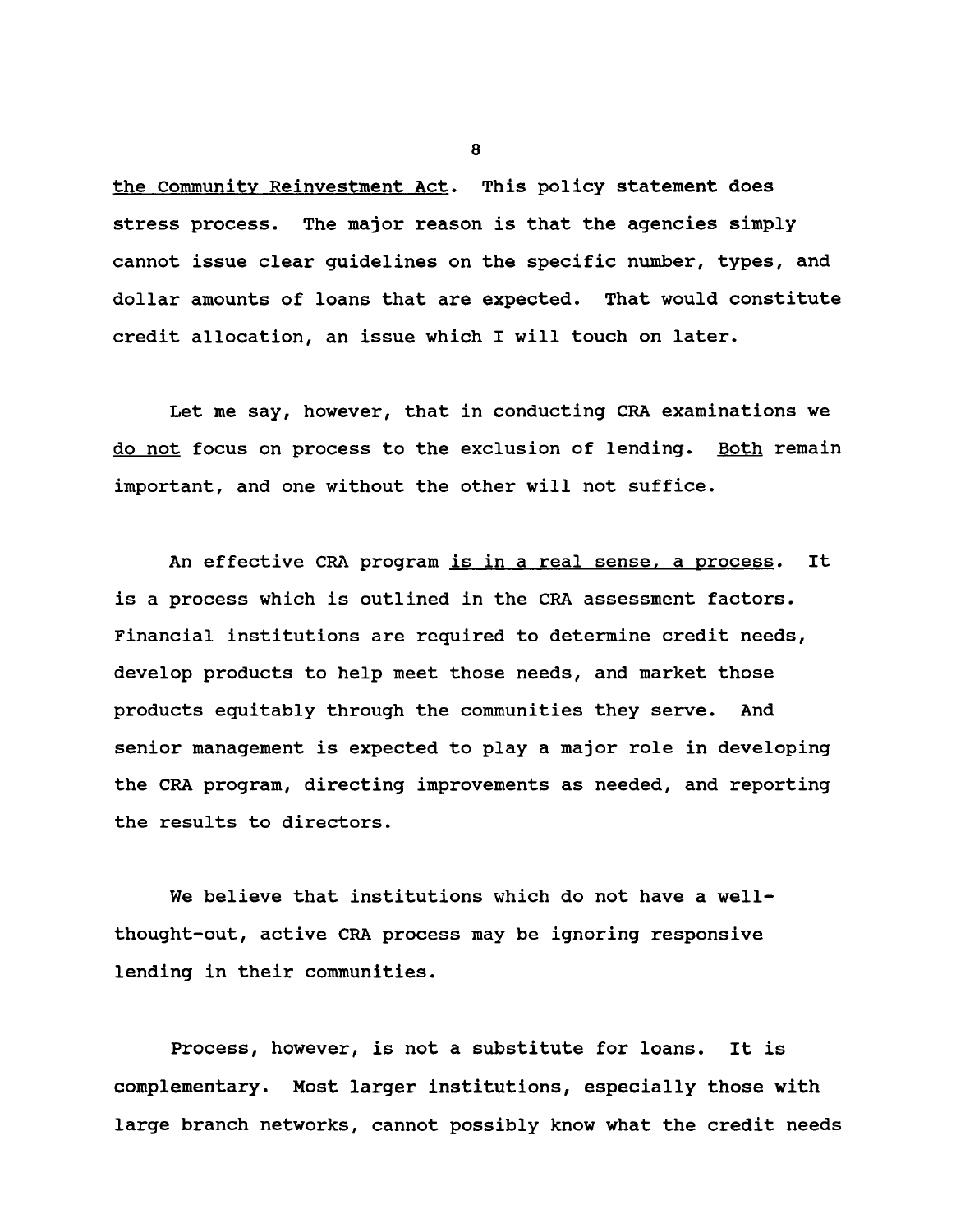**are in their diverse communities, unless they have an effective process in place to find out. Similarly, they cannot know whether they are meeting credit needs unless they have a process in place that would provide them with the pertinent information.**

**Of course, for smaller institutions the process is much simpler but not less relevant.**

**Clearly, the loan products for housing, small businesses, public facilities, and other community development projects are an extremely important part of CRA performance, perhaps the most critical part for some institutions. But to make those loans, banks need to reach out, identify community needs, assess existing resources, build partnerships with agencies and community groups, and do effective marketing.**

**For many banks, that's the process by which they conduct business. But CRA requires special focus on that process and a judgment whether it is effective.**

**As I noted, the process vs. product issue is directly related to the whole question of "how much is enough." How much community lending, how much participation in community development, how much outreach, marketing, etc. is enough? Some bankers continue to plead with the agencies and lately with**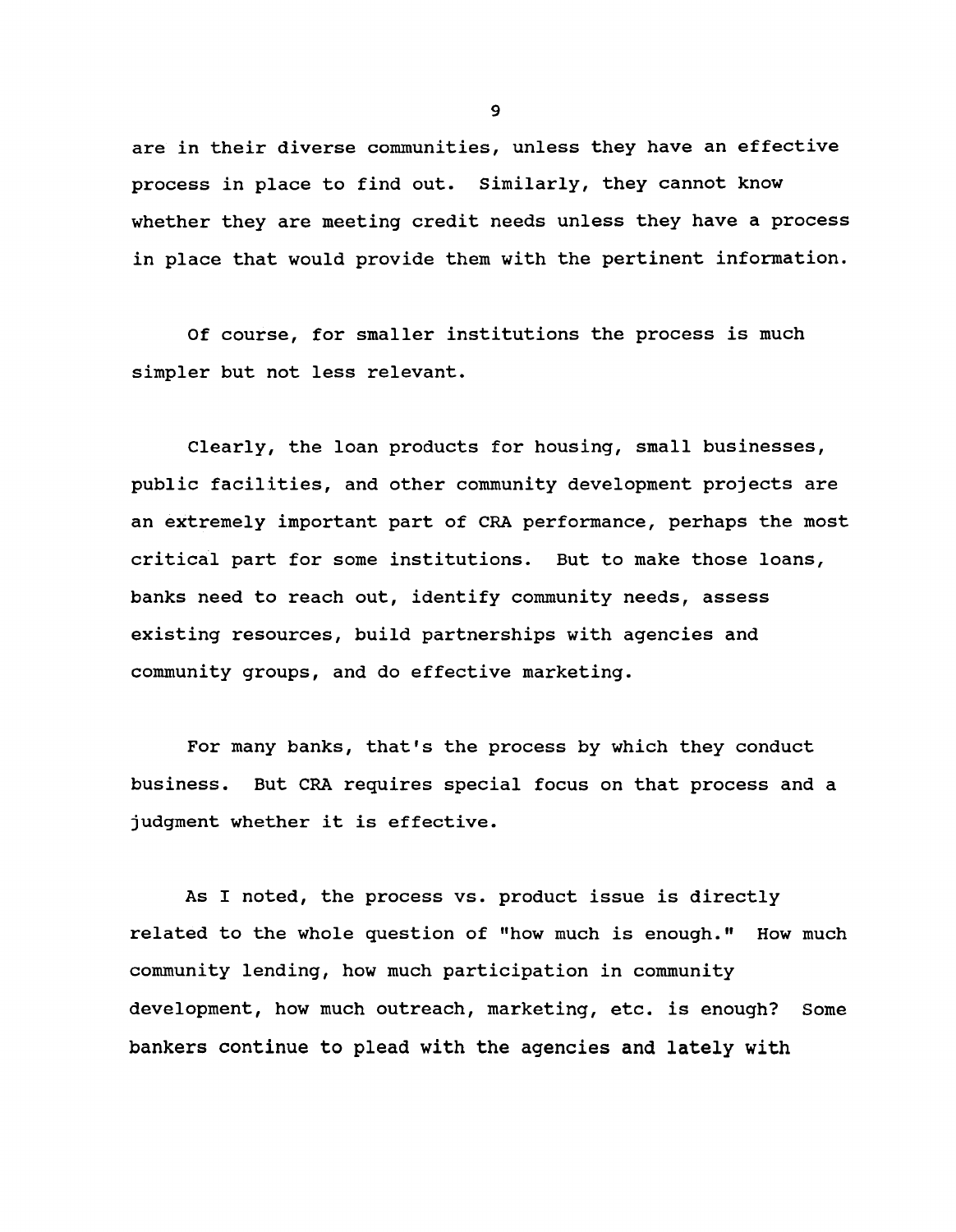**Congress to tell them. "Just tell us what to do, and how much is necessary," some say, "and we'll do it."**

**That is impossible and undesirable for several reasons. First, every bank is different. Each has its own market focus, structure, lending territory and line-up of products unique to itself. Even banks of similar sizes in the same community can be drastically different.**

**Second, every community is different. Although many have common needs, the relative weight is rarely the same. Virtually all communities have a different mix of businesses, housing types, and infrastructure. And, of course, local political goals and the community resources devoted to them are very different from one locale to another.**

**Finally, in the context of these differences, regulators cannot possibly know, a priori. what the needs in each and every community are and what the best way of meeting those needs would be.**

**Even if they did there would be an implication of credit allocation which is something the Congress explicitly rejected when it passed CRA. It also would be incredibly bad public policy on the part of bank regulatory agencies to second guess normal market forces.**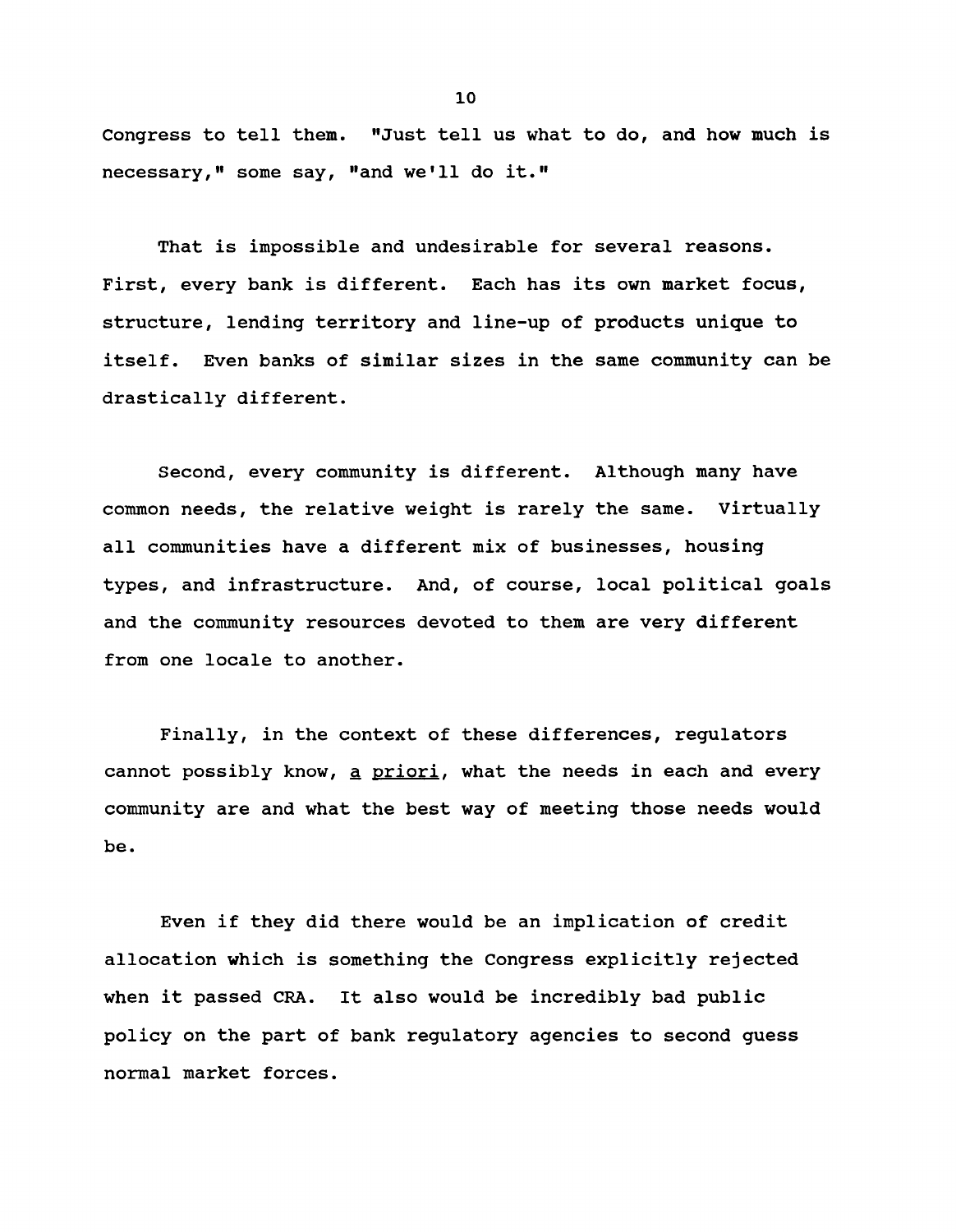**In general, my response to bankers who continue to raise the question about how much is enough is often another question for them. "Enough for what?" Enough to get through a CRA examination? Enough to satisfy community activists? Enough to keep local government officials and the press off your back? It's really none of these.**

The answer is that there is no permanent, concrete quantity. **The bank must assess community needs by reaching out and doing the research needed to make that assessment. It is the bank that should decide which needs it will address and how. And it is the bank that decides how much is enough. The examiner's role is to determine how reasonable the bank's process is and whether it has made sufficient efforts given its size, market reach, and resources.**

**Given the distribution of ratings I noted earlier, I continue to believe that most banks are doing a good job answering the question for themselves.**

**That raises another issue from folks often sitting on the other size of the table — the community groups. They maintain that the distribution of ratings is unrealistic. The grades are much too high, they say, and they charge that the banking agencies are much too lenient.**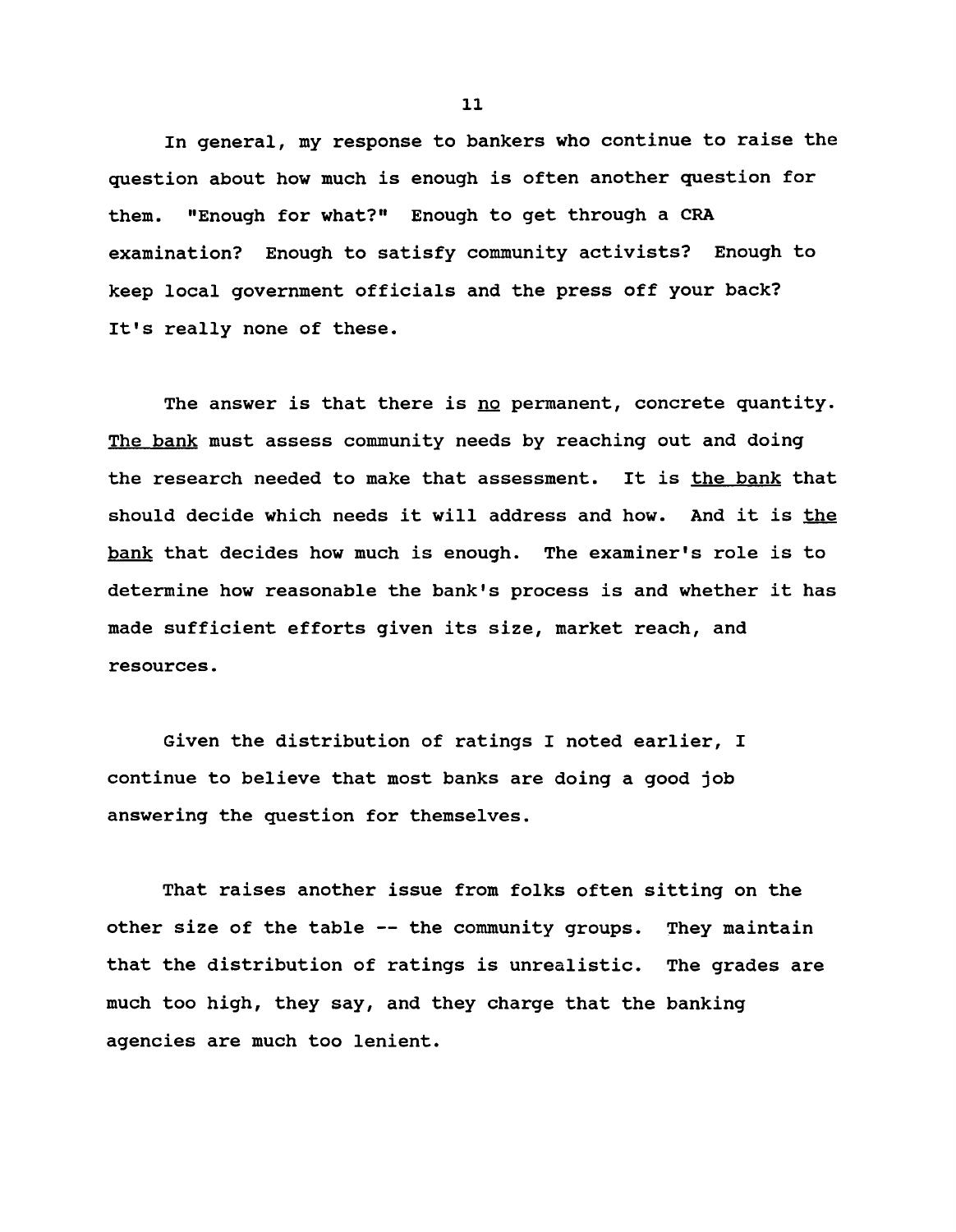**Should 88-90 percent "pass"? Well, as I indicated before, I believe that, on the whole, most banks are doing a good job, even though I don't believe that they should be content with a "satisfactory."**

**Frankly, it is a judgment call, one made for each institution on a case-by-case basis. Those who challenge the ratings should be prepared to show in each individual case why and how the rating assigned is unreasonable.**

**Don't get me wrong. The agencies are not infallible. But we have put a lot of time and effort into the evaluation system. A lot of time and effort has gone into training examiners, reviewing their evaluations, and determining what we believe are fair outcomes.**

**On top of that, the Federal Reserve and the other agencies are devoting considerable resources to helping educate bankers about CRA and about some of the types of programs available to help meet community needs. This conference is just one example of many.**

**Frankly, our goal ■— the goal of CRA, I believe — is to encourage all institutions to have, in substance, outstanding programs. This is not grading on a curve. We believe that all could be and should want to be outstanding.**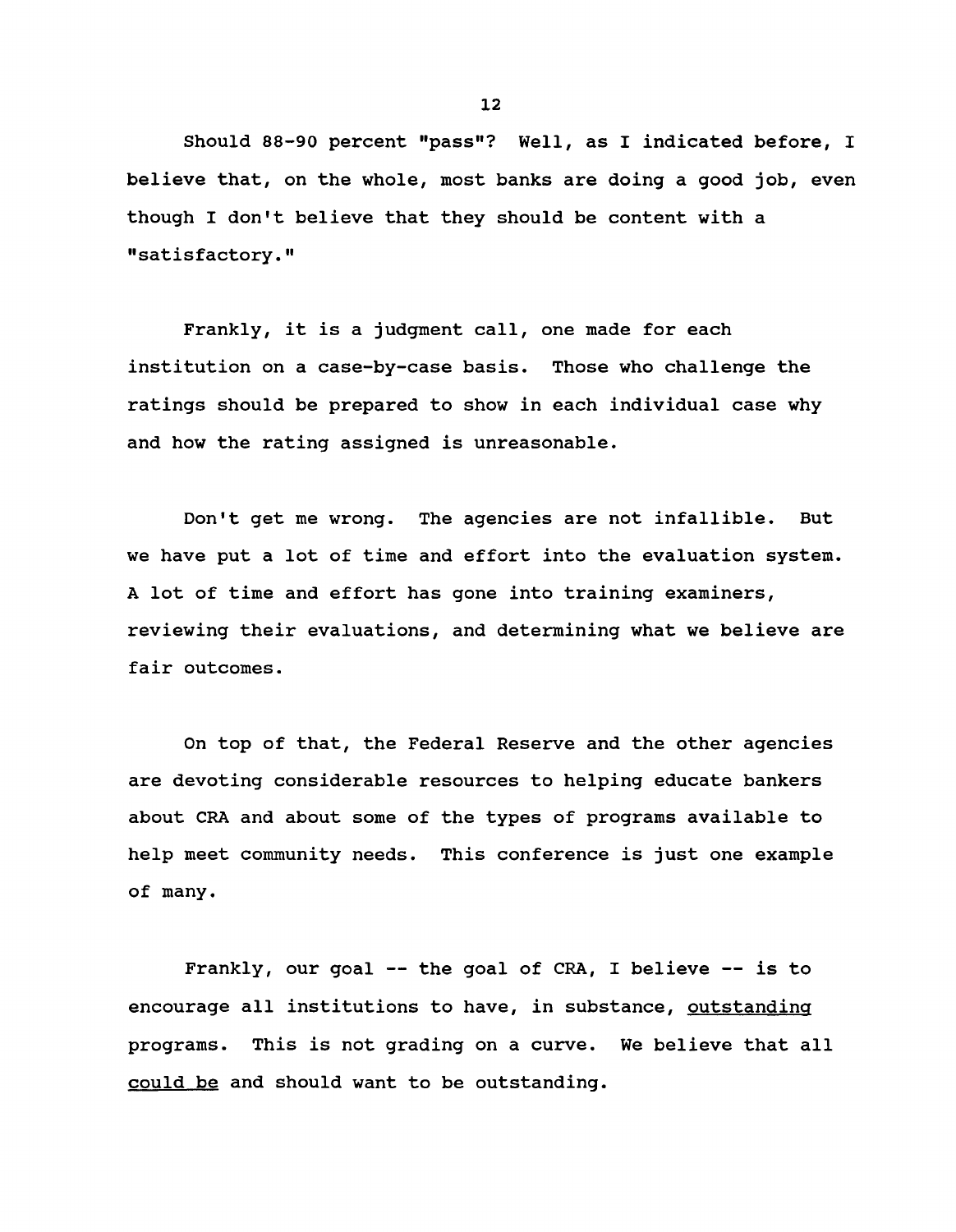**Another continuing controversy in CRA is one that affects both the examination and applications processes. It is the question of forward commitments vs. historic performance.**

**Some banks make commitments or announce new programs just before a scheduled CRA examination is to take place. Although such commitments or programs are often well conceived and responsive to key community needs, examiners often have a difficult time determining their effectiveness if no marketing has been done or no loans have yet been made. The Federal Reserve is committed to placing more emphasis on historic performance than on future promises.**

**Similarly, the issue of bank commitments for future action is often raised during the application process. In the past, the Federal Reserve sometimes accepted bank commitments. We believed that this would be a method to encourage banks to improve their CRA performance.**

**We became increasingly uncomfortable with this procedure, however, when bankers began to view these commitments as a form of credit allocation. There was also criticism from community groups that commitments made at application time were being used by banks as a way to defer responsibilities under CRA, until such time as an application was pending.**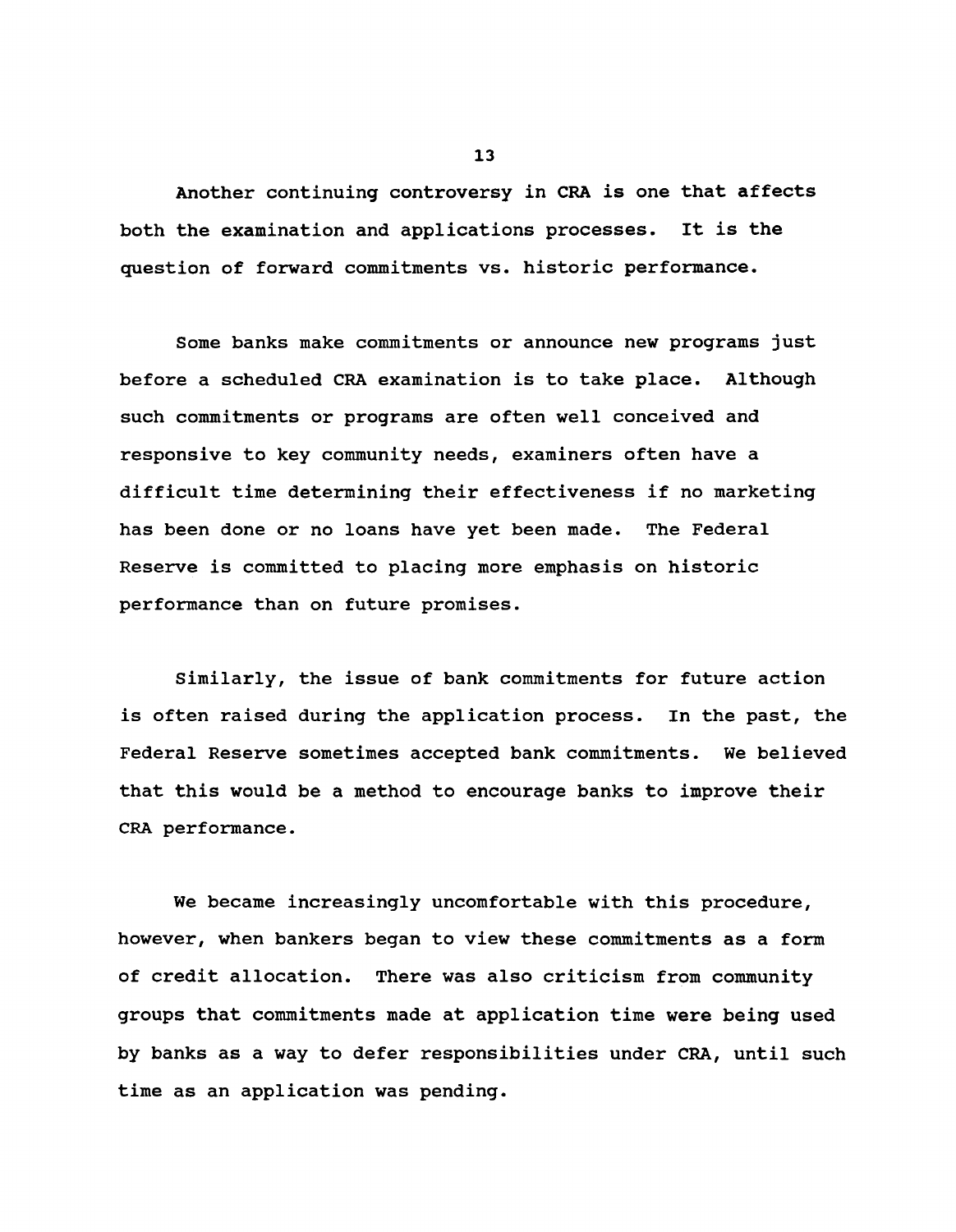**Given these considerations, the Joint Policy Statement was designed to reduce any confusion about commitments. Despite the fact that the agencies' Joint Policy Statement on CRA appears to be clear about commitments, several issues remain.**

**The Policy Statement says that institutions should have the necessary policies in place and "working well" before they file applications. Commitments for future action, made around the time of the application, which are not yet "working well," can be considered if they are filling an identified gap in an otherwise satisfactory record.**

**One aspect of this issue is how long a program must be in place to be considered "working well." That's a difficult one to answer for all of the agencies. There are no clear-cut criteria and developing precise standard would be extremely difficult, inappropriate, and counter-productive.**

**But, although each application has unique circumstances, we do have some general expectations here. Activities that appear to be quick-fix, last-minute afterthoughts, or programs that just throw money at a problem — "tell me how much and I'll write a check" — generally would not be accepted as "working well." What we do expect to see are programs that have been well thought out, that are sustainable over time with a commitment of bank resources, and that have demonstrated some results. Again, the**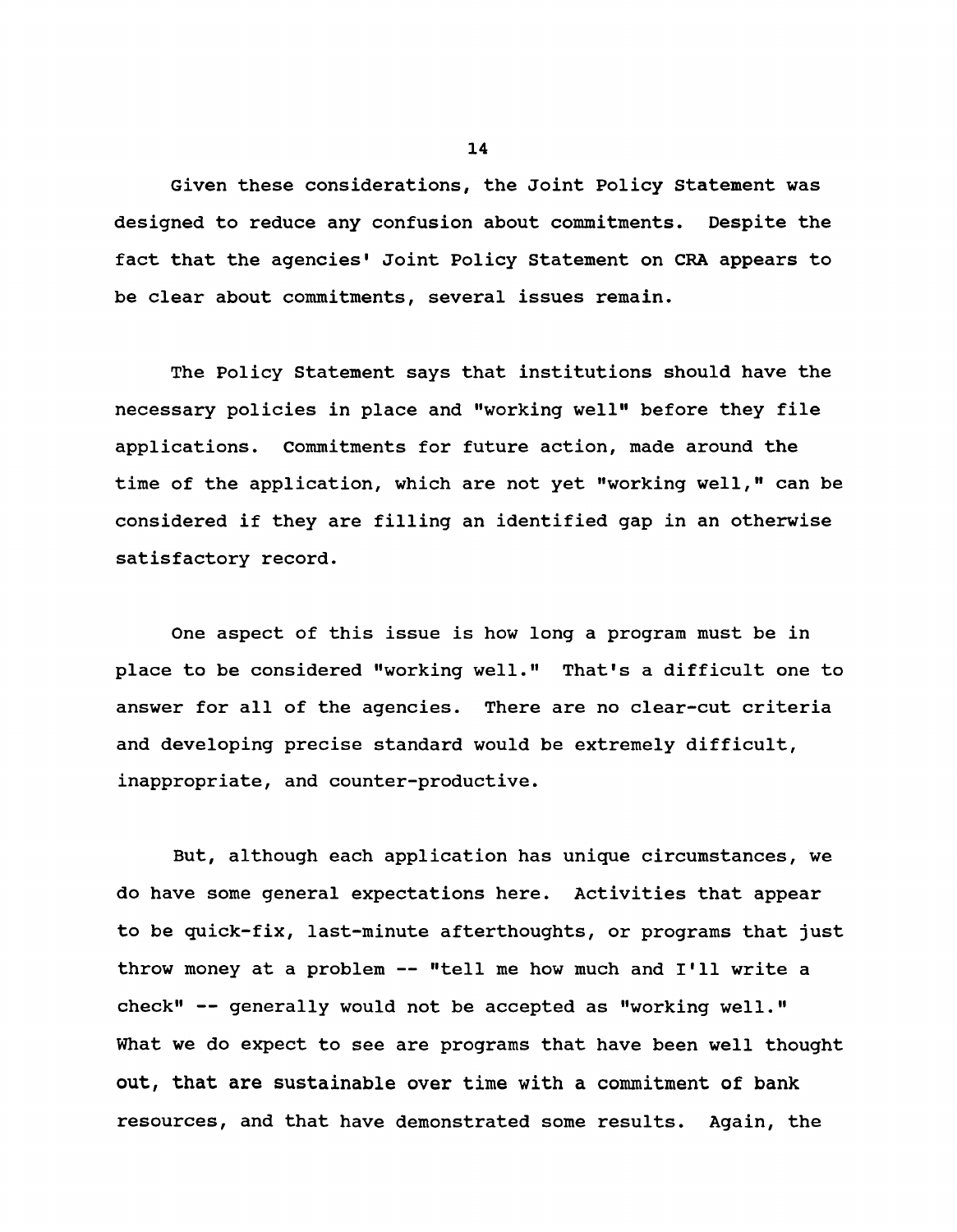**appropriate emphasis is on historic performance, not on future promises.**

**Finally, let me address one more recurring issue — the supposed conflict between community development lending and commercial examination standards. The dilemma is that regulators require certain standards for real estate loans while encouraging affordable housing loans under CRA that may not appear to meet those standards. It has been suggested that many institutions have had to curtail lending for affordable housing or community development because of limits imposed by commercial examiners or by the banks' own internal credit review functions.**

**We continue to believe, however, that CRA is not inconsistent with safe and sound lending. We have not asked, and will not expect, a bank to make unsound loans to meet CRA responsibilities. And, at the Fed, it is not our policy to ask or direct commercial examiners to review or criticize community development loans.**

**The agencies recognize that there are many ways to make safe and sound community development loans. We continue to provide our examiners with information about the techniques many of you in this audience use — alternative sources of repayment, including third-party guarantees, special reserves, and other innovative uses of public and private funds.**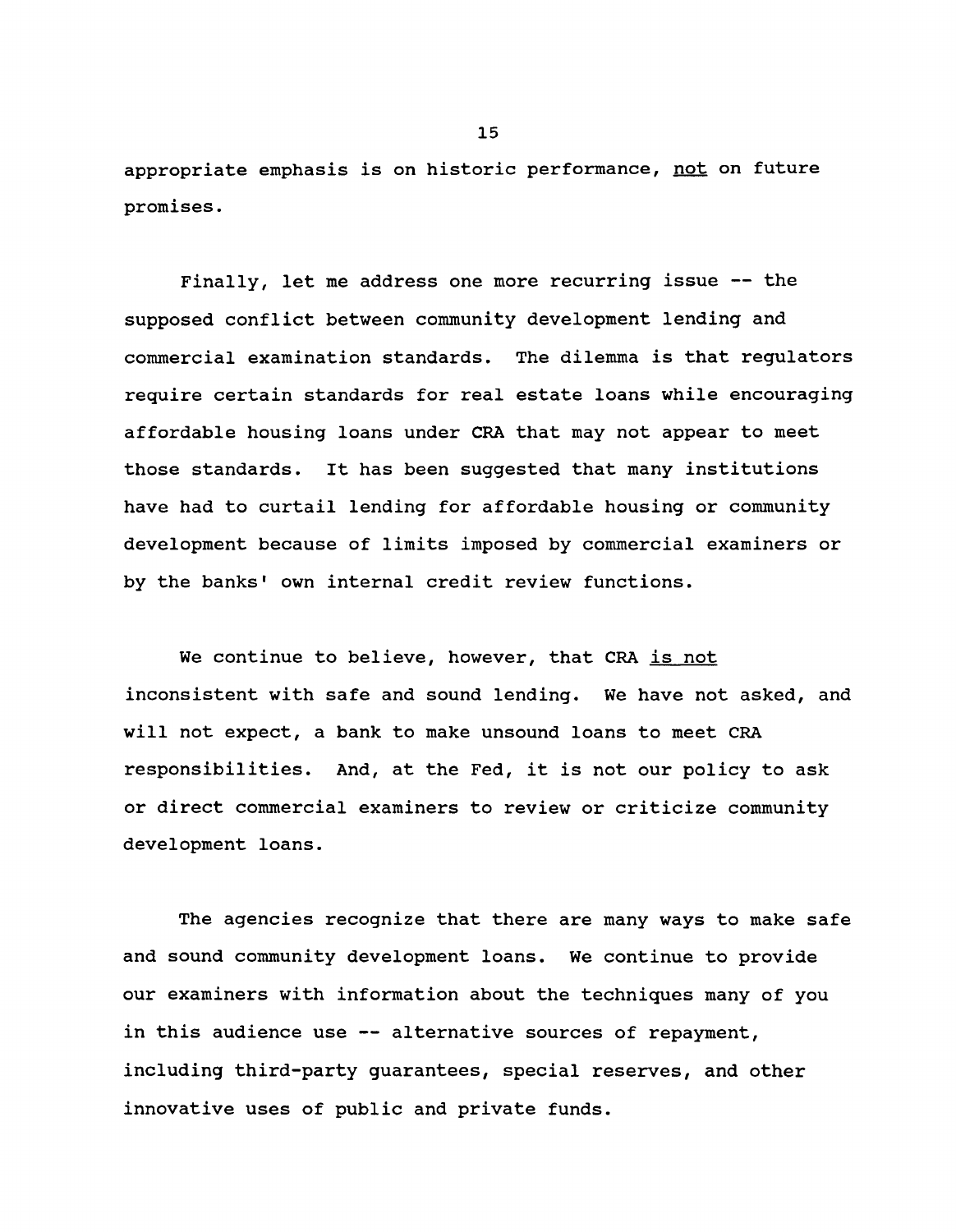**There may be a number of reasons why some institutions have temporarily reduced all of their lending, perhaps including affordable housing lending. I doubt, however, that it is simply a response to what may appear to be tougher regulatory treatment of real estate loans.**

**For example, risk-based capital guidelines are forcing some institutions to choose between reducing assets or raising capital in a tough capital market. Some institutions have chosen to let a portion of existing assets run off and are making new loans only of the highest quality. This may be at least one factor that is contributing to the so-called "credit crunch"; it's not just simply because of tougher examinations. And demand, or the lack of it, may be another factor.**

**The marketplace is part of the problem for all institutions. Unfortunately, despite the potentially strong market need for affordable housing, some institutions are gun-shy about any form of real estate loan.**

**Some banks have lumped affordable housing together with commercial real estate projects, even though the two markets have little in common. There is strong demand for affordable housing. But, intelligent and prudent lending in that special market requires special approaches. In like fashion, examiners must look at these loans under a different lens.**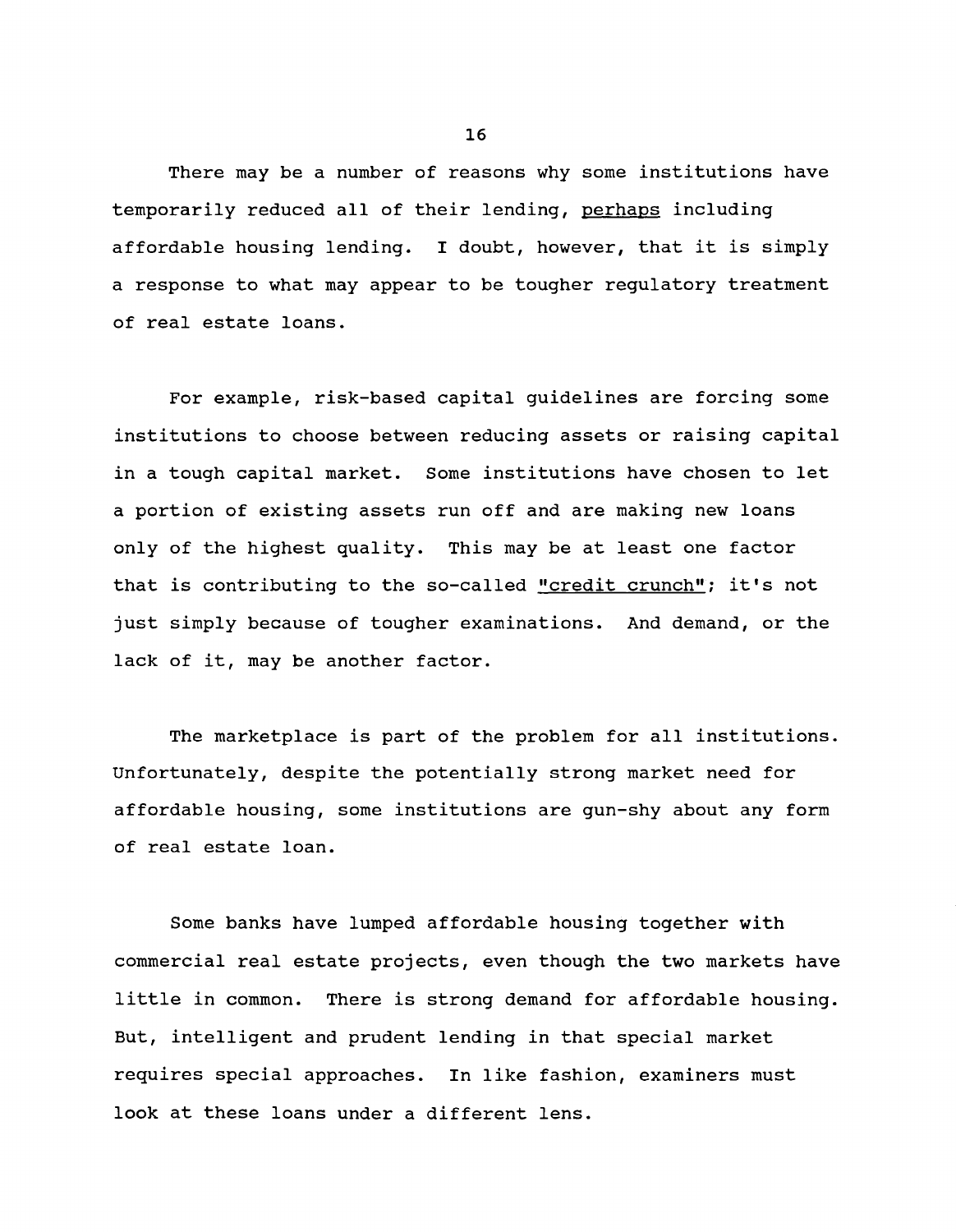**There may be some cases where either examiners or bank credit review officers misunderstand the nature and quality of special reserves and nontraditional sources of repayment sometimes found in community development loan packages. But I believe that these misunderstandings can be dealt with on a reasonable basis, and this is one focus of on-going examiner education programs.**

**Over all, we do not believe that safety and soundness examinations, or regulatory standards for real estate loans, should inhibit community development lending. But we are willing to work with banks in specific situations in which they believe that to be the case.**

**Change in the banking industry is occurring at a rapid pace, and changes will continue to affect CRA. There is one thing certain about change. It will continue to create more uncertainties, more issues about how CRA should be administered.**

**The consolidation of the industry, the potential for interstate branching, and the development of mega-mergers, will all raise new questions. How will an interstate bank, with branches across the country, be examined for CRA? How will the HMDA data from these huge, multi-state institutions be evaluated? To what extent should the new multi-billion dollar "mega-**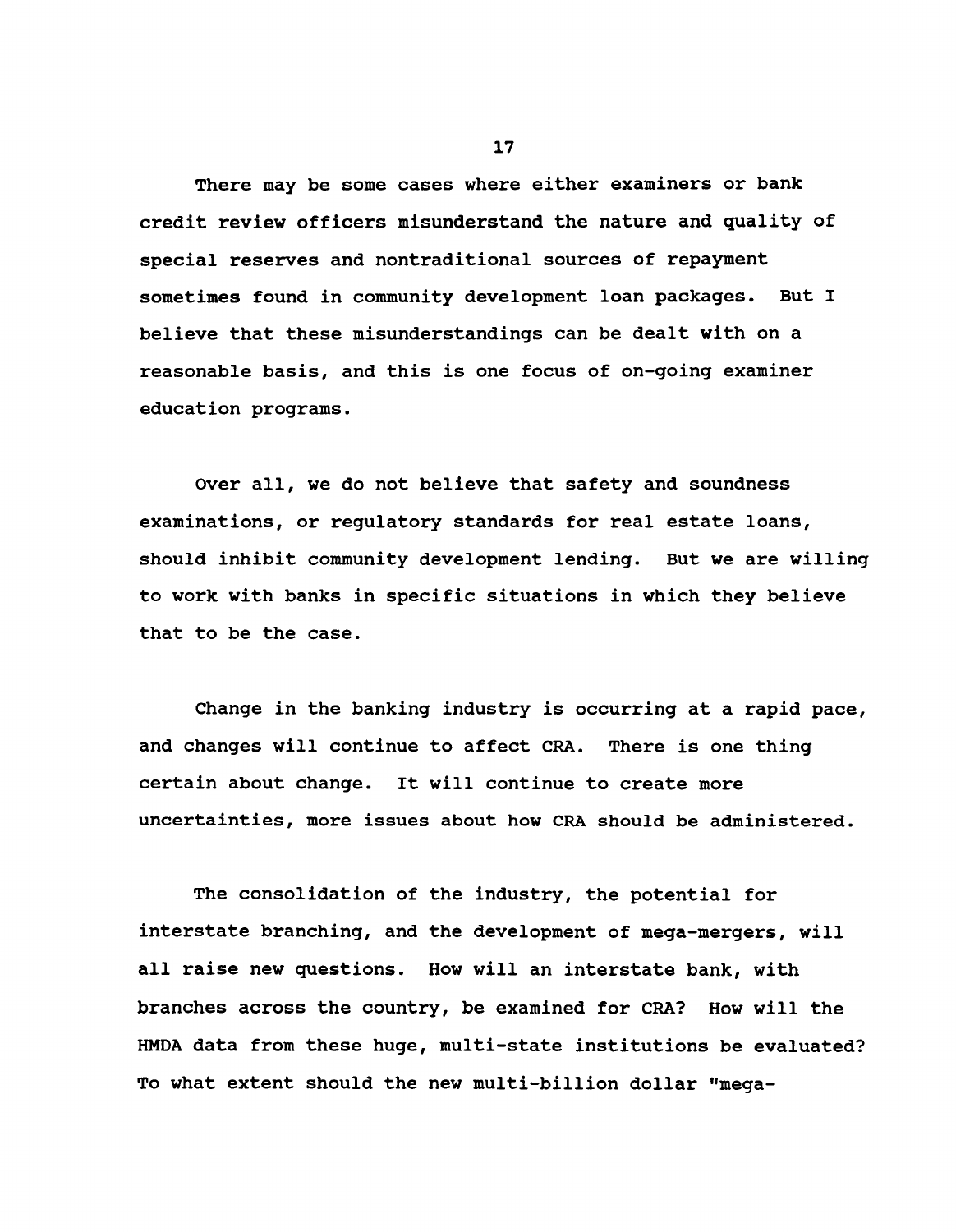**commitments" now being made by merger partners be considered during the applications process?**

**These and other issues will be raised in the future,but if we see them coming, we can put in place the processes to handle them in a fashion which is consistent with CRA compliance and yet fair to banks.**

**In conclusion, CRA is not a perfect law, perfectly administered. There are many uncertainties inherent in CRA. The agencies have attempted to clarify some through the joint policy statement and their decisions in CRA-protested cases. Other issues are dealt with on a case-by-case basis during CRA examinations.**

**But the reality is that some of these issues don't lend themselves to simple, direct or finite answers.**

**In that regard, CRA must be viewed as a dynamic process. There is no beginning point or ending point for an ongoing bank's CRA program. As community needs or a bank's structure or market strategy change, so must its CRA program.**

**In that regard, the uncertainties of CRA may in fact be its strength. It forces us all to continuously review changes in the environment and take action based on that review.**